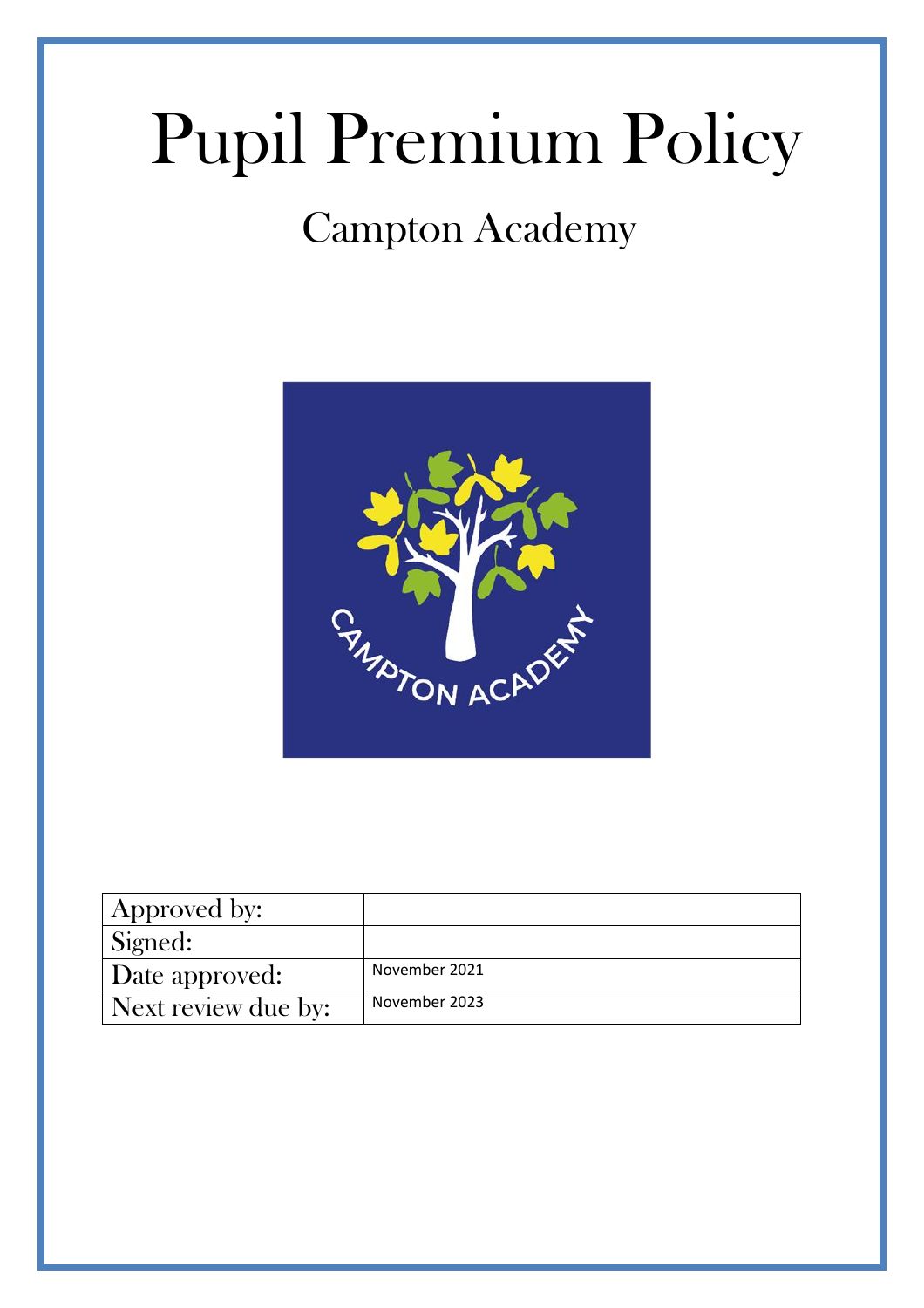# **1. Aims**

This policy aims to:

- Provide background information about the pupil premium grant so that all members of the school community understand its purpose and which pupils are eligible
- Set out how the school will make decisions on pupil premium spending
- Summarise the roles and responsibilities of those involved in managing the pupil premium in school

# **2. Legislation and guidance**

This policy is based on the [pupil premium conditions of grant guidance \(2021-22\)](https://www.gov.uk/government/publications/pupil-premium-allocations-and-conditions-of-grant-2021-to-2022), published by the Education and Skills Funding Agency. It is also based on guidance from the Department for Education (DfE) on [virtual school heads' responsibilities concerning the pupil premium,](https://www.gov.uk/guidance/pupil-premium-virtual-school-heads-responsibilities) and the [service premium.](https://www.gov.uk/government/publications/the-service-pupil-premium)

# **3. Purpose of the grant**

- 3.1 The pupil premium grant is additional funding allocated to publicly funded schools to raise the attainment of disadvantaged pupils and support pupils with parents in the armed forces.
- 3.2 The school will use the grant to support these groups, which comprise pupils with a range of different abilities, to narrow any achievement gaps between them and their peers.
- 3.3 We also recognise that not all pupils eligible for pupil premium funding will have lower attainment than their peers. In such cases, the grant will be used to help improve pupils' progress and attainment so that they can reach their full potential.

# **4. Use of the grant**

How we will ensure effective use of the Pupil and Service Premium:

- The Pupil Premium will be clearly identifiable within the budget.
- The Principal in consultation with the governors and staff will decide how the Pupil Premium is spent for the benefit of the entitled pupils. Funding will be allocated following a needs analysis which will identify priority groups or individuals.
- In making provision for socially disadvantaged pupils, we recognise that not all pupils who receive Pupil Premium funding will be socially disadvantaged or underachieving. We also recognise that not all pupils who are socially disadvantaged are registered or qualify for Pupil Premium funding. We therefore reserve the right to allocate the Pupil Premium funding to support any groups of pupils the individual school has legitimately identified as being socially disadvantaged.
- We will assess what additional provision should be made for individual pupils.
- We will be accountable for how the additional funding has been used to support the achievement of those pupils covered by the Pupil Premium.
- The Principal will report to the governing body and parents on how effective the intervention has been in achieving its aims, including publishing online information about how the Premium has been used.
- We will track the impact of the strategies put into place through the funding to ensure that we can show the value that has been added to the education of the entitled children.
- We will monitor evaluate and review the success of the impact of the pupil premium funding.

# **5. Provision**

5.1 We will regularly seek to further develop strategies and interventions which can improve the progress and attainment of these pupils.

5.2 Examples of the range of provision we may put in place include:

- Having a whole school approach.
- Early intervention and support for socially disadvantaged pupils.
- Providing small group or 1:1 support with skilled members of staff to focus on overcoming barriers to learning.

*Every learner valued, every opportunity seized, every achievement celebrated* 2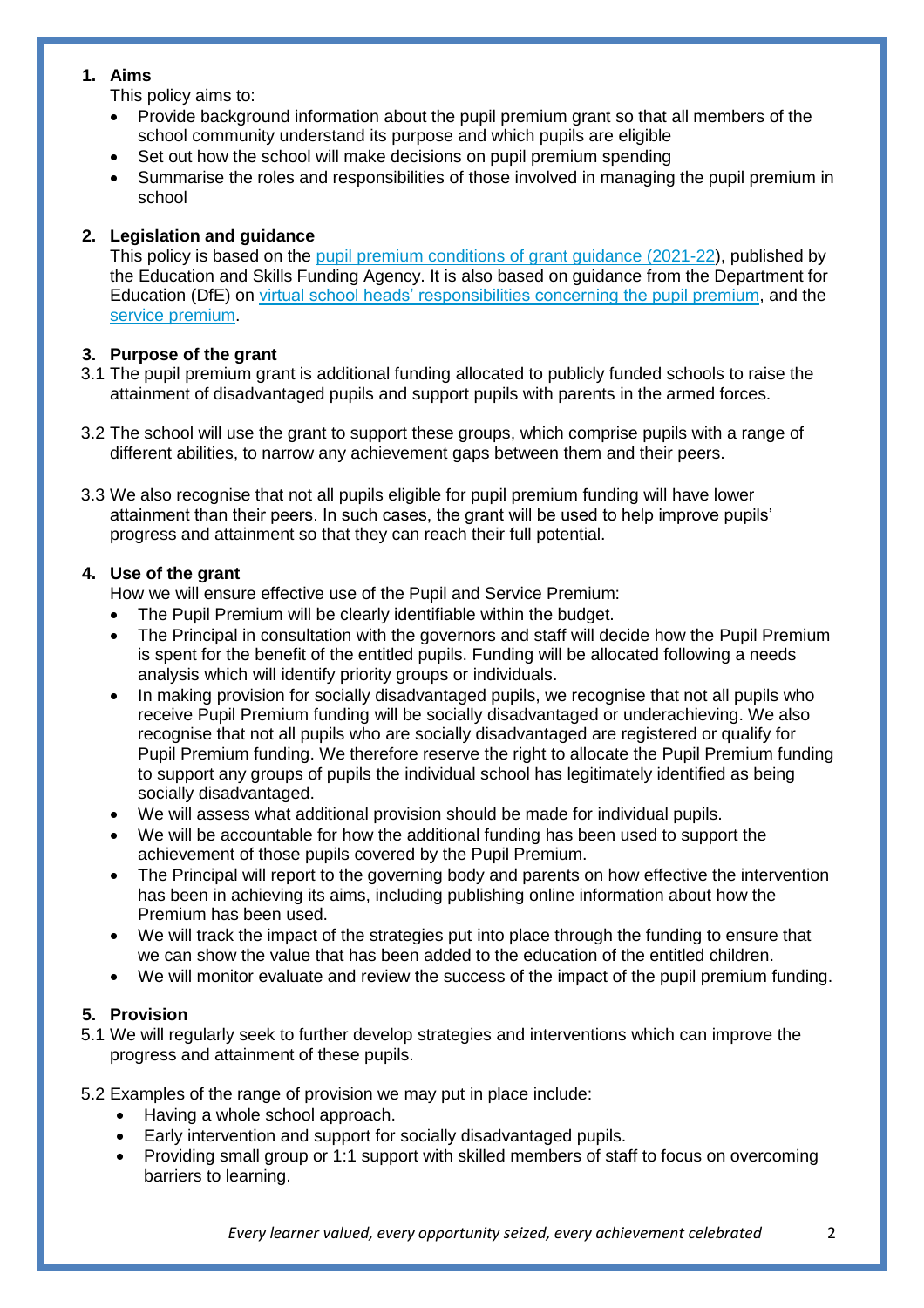- Have an effective system for identifying, assessing and monitoring pupils with the expectation that pupils in receipt of funding will meet and exceed their individual targets.
- Access to specialist educational group work led by a skilled Higher Level Teaching Assistant.
- Access to 'Time to Talk' sessions and associated work led by the Pastoral Lead.
- 5.3 We will publish our strategy on the school's use of the pupil premium in each academic year on the school website, in line the DfE's requirements on what academies must publish online.

#### **6. Eligible pupils**

6.1 The pupil premium is allocated to the school based on the number of eligible pupils in Reception to Year 4.

#### 6.2 Eligible pupils fall into the categories explained below:

- Ever 6 free school meals
- £1345 pupil premium per child
	- Pupils recorded in the most recent January school census who are known to have been eligible for free school meals at any point in the last 6 years (as determined by the DfE's latest conditions of grant guidance).This includes pupils first known to be eligible for free school meals in the most recent January census. It does not include pupils who received universal infant free school meals but would not have otherwise received free lunches.
- Looked after children
- £2345 pupil premium per child Pupils who are in the care of, or provided with accommodation by, a local authority in England or Wales.
- Post-looked after children
- £2345 pupil premium per child Pupils recorded in the most recent January census and alternative provision census who were looked after by an English or Welsh local authority immediately before being adopted, or who left local authority care on a special guardianship order or child arrangements order.
- Ever 6 service children
- £310 pupil premium per child

Pupils with a parent serving in the regular armed forces, who have been registered as a 'service child' in the school census at any point in the last 6 years (as determined by the DfE's latest conditions of grant guidance), including those first recorded as such in the most recent January census or those in receipt of a child pension from the Ministry of Defence because one of their parents died while serving in the armed forces

#### **7. Roles and responsibilities**

7.1 Principal and senior leadership team

The Principal and senior leadership team are responsible for:

- Keeping this policy up to date, and ensuring that it is implemented across the school
- Ensuring that all school staff are aware of their role in raising the attainment of disadvantaged pupils and supporting pupils with parents in the armed forces
- Planning Pupil Premium spending and keeping this under constant review, using an evidence-based approach and working with virtual school heads where appropriate
- Monitoring the attainment and progress of pupils eligible for the Pupil Premium to assess the impact of the school's use of the funding
- Reporting on the impact of Pupil Premium spending to the governing body on an ongoing basis
- Publishing the school's Pupil Premium strategy on the school website each academic year, as required by the DfE
- Providing relevant training for staff, as necessary, on supporting disadvantaged pupils and raising attainment

#### 7.2 Governors

The governing body is responsible for:

*Every learner valued, every opportunity seized, every achievement celebrated* 3